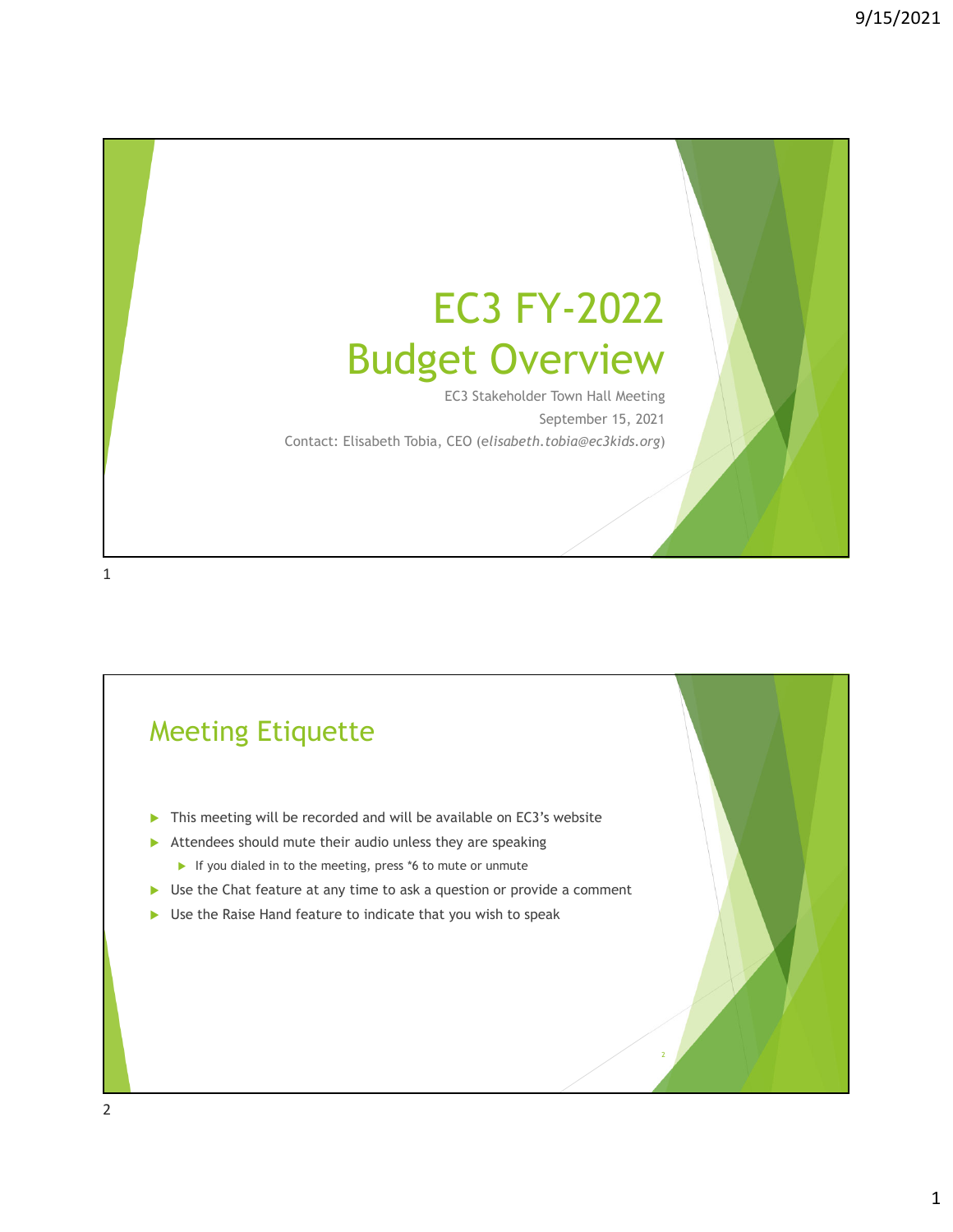## Topics Covered EC3's mission-focused approach to budgeting What we expect, what we don't know ▶ Overview of expense in the new budget **Technology improvements, including website** ▶ Overhaul of wage/salary schedule ▶ Overview of revenue in the new budget Expectations for government grant funds ▶ Change in tuition rates ▶ Q&A

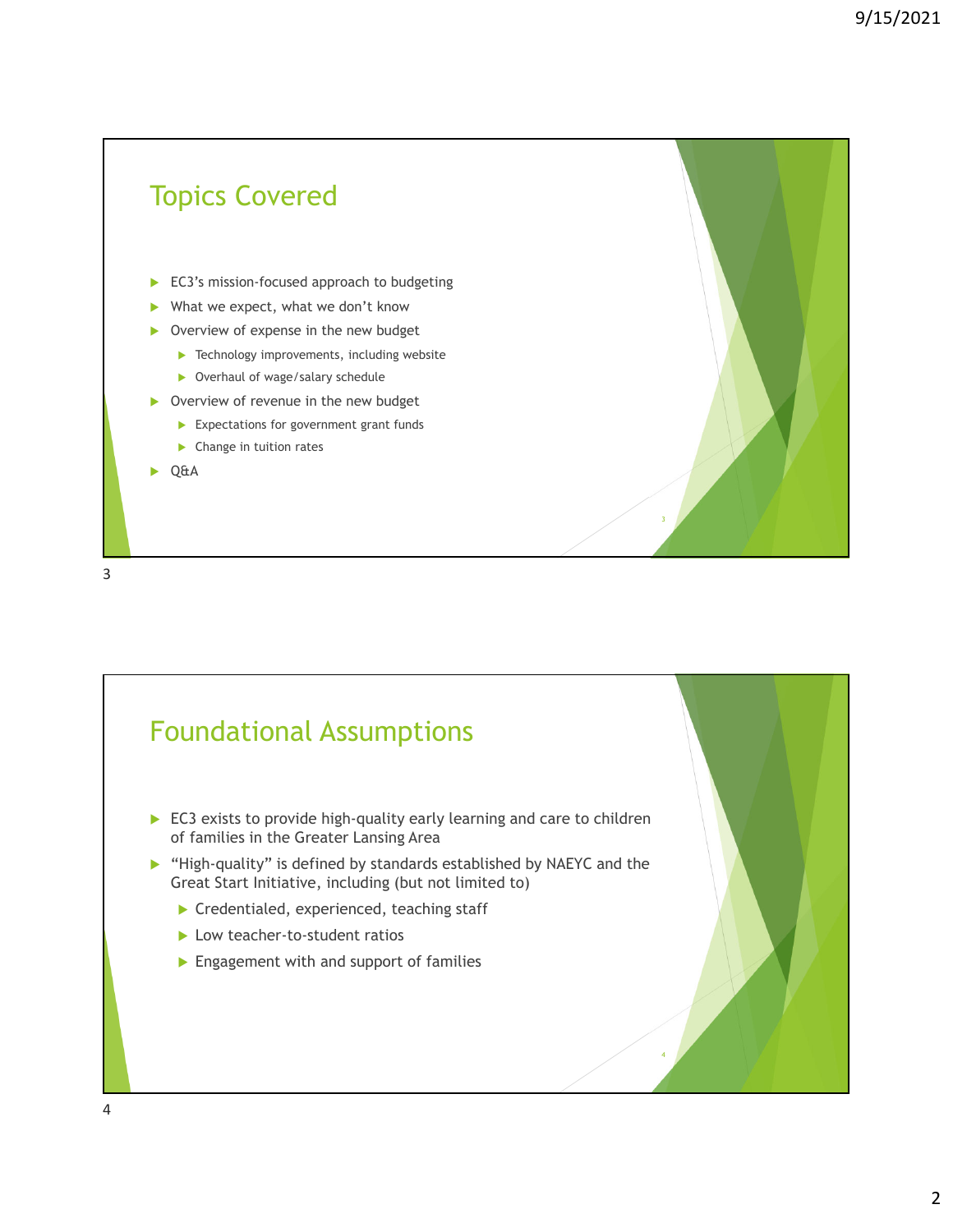



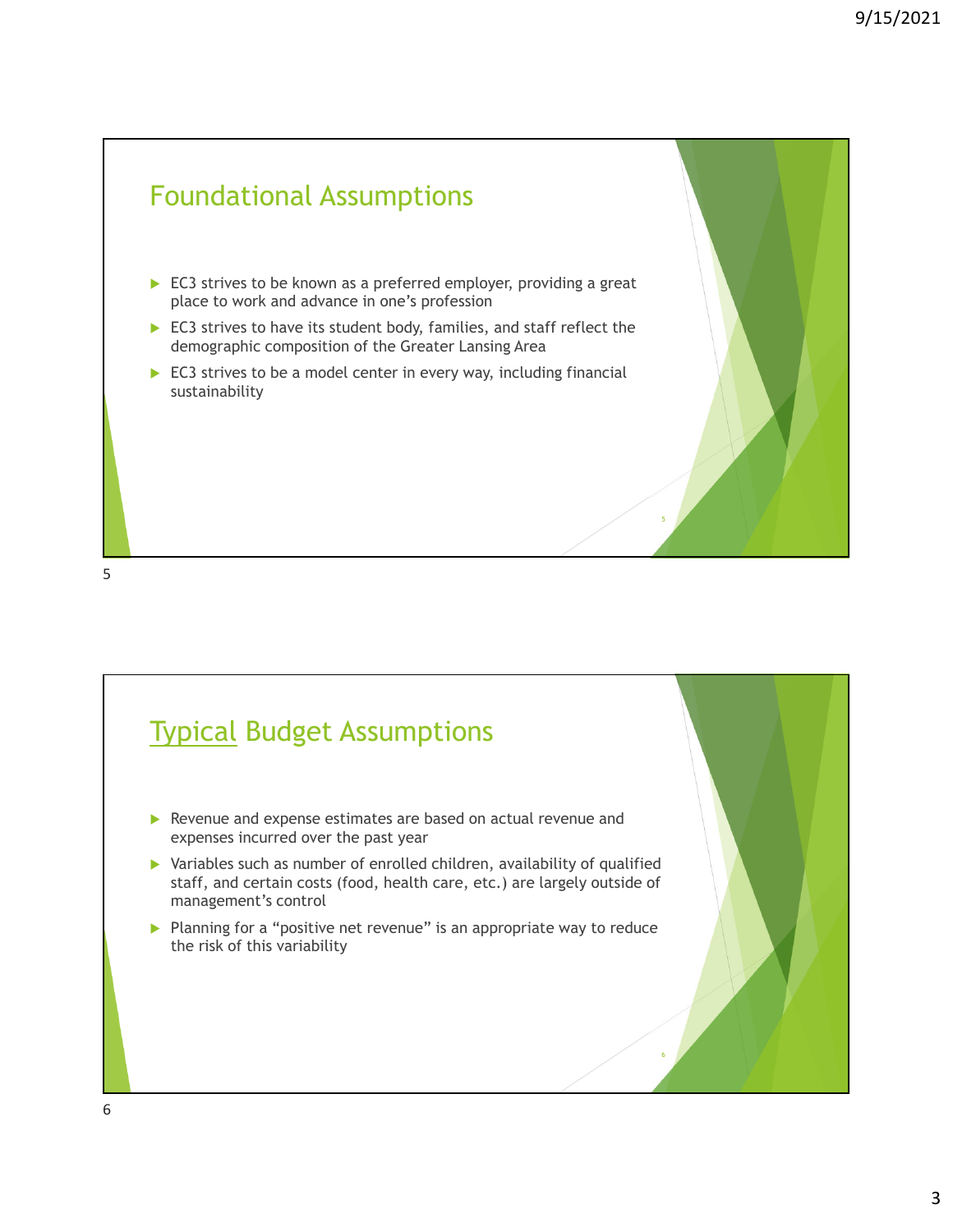### Pandemic Recovery Budget Assumptions

- ▶ The actual revenue and expense incurred over the past two years-and previous years—may not be reliable predictors of revenue and expense for the upcoming year
- ▶ Certain variables, such as non-tuition revenue, are especially difficult to forecast due to the unprecedented nature of government funding since the pandemic began
- $\triangleright$  Because there is no way to reduce the risk of these uncertain variables, allowing for the *possibility* of a "negative net revenue" is an appropriate way to move forward with budget and operational planning

7

#### Process for Constructing the Budget: Expense

- Administrative costs—incurred regardless of how many families are served and how the staff is structured (e.g., mortgage, utilities, insurance)
- Cash reserve savings—those costs that may or may not be dependent on enrollment or staffing, but that support the foundational assumptions (e.g., savings for capital improvements)
- Program costs:
	- Employee costs—highly dependent on foundational assumptions (e.g., wages, benefits)
	- Other program costs—some dependency on the number of children and staff, but still meet the foundational assumptions (e.g., classroom equipment and supplies)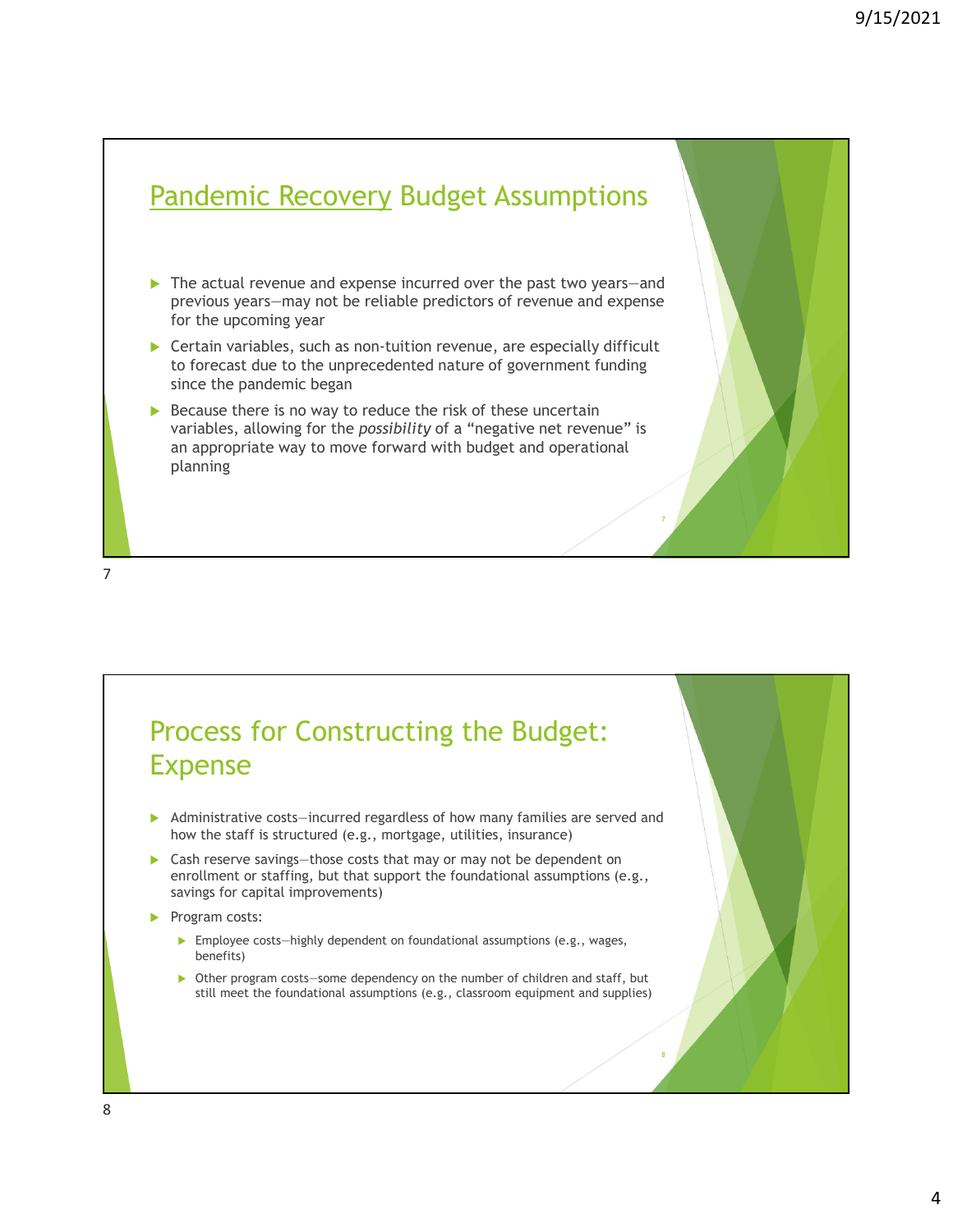## EC3 FY-2022 Budget: Expense

| <b>Administrative Expense</b><br>(Low dependence on enrollment or staffing) | Rounded to<br>nearest thousand |
|-----------------------------------------------------------------------------|--------------------------------|
| Building (Mortgage, Utilities, Maintenance, Cleaning)                       | \$97,000                       |
| Insurance                                                                   | \$24,000                       |
| Technology, Professional, and Banking Fees                                  | \$55,000                       |
| Marketing/Advertising, and Office Supplies                                  | \$38,000                       |
| <b>Regulatory Fees</b>                                                      | \$1,000                        |
| <b>TOTAL ADMINISTRATIVE EXPENSE</b>                                         | \$181,000                      |

 Marketing budget includes \$5,000 for renewal of CRM software, and \$15,000 for website upgrade planning

9

10

**Banking fees include mortgage interest** 

9

### EC3 FY-2022 Budget: Expense

| <b>Cash Reserve Savings</b><br>(Low dependence on enrollment and staffing) |     |
|----------------------------------------------------------------------------|-----|
| Payroll liabilities reserve                                                | S0  |
| Building upgrade reserve                                                   | \$0 |
| <b>TOTAL CASH RESERVE SAVINGS</b>                                          | S٥  |

 $\triangleright$  Both the payroll liabilities savings account and the building upgrade savings account are sufficiently funded for current needs; additional contributions are on hold until overall budget risk is reduced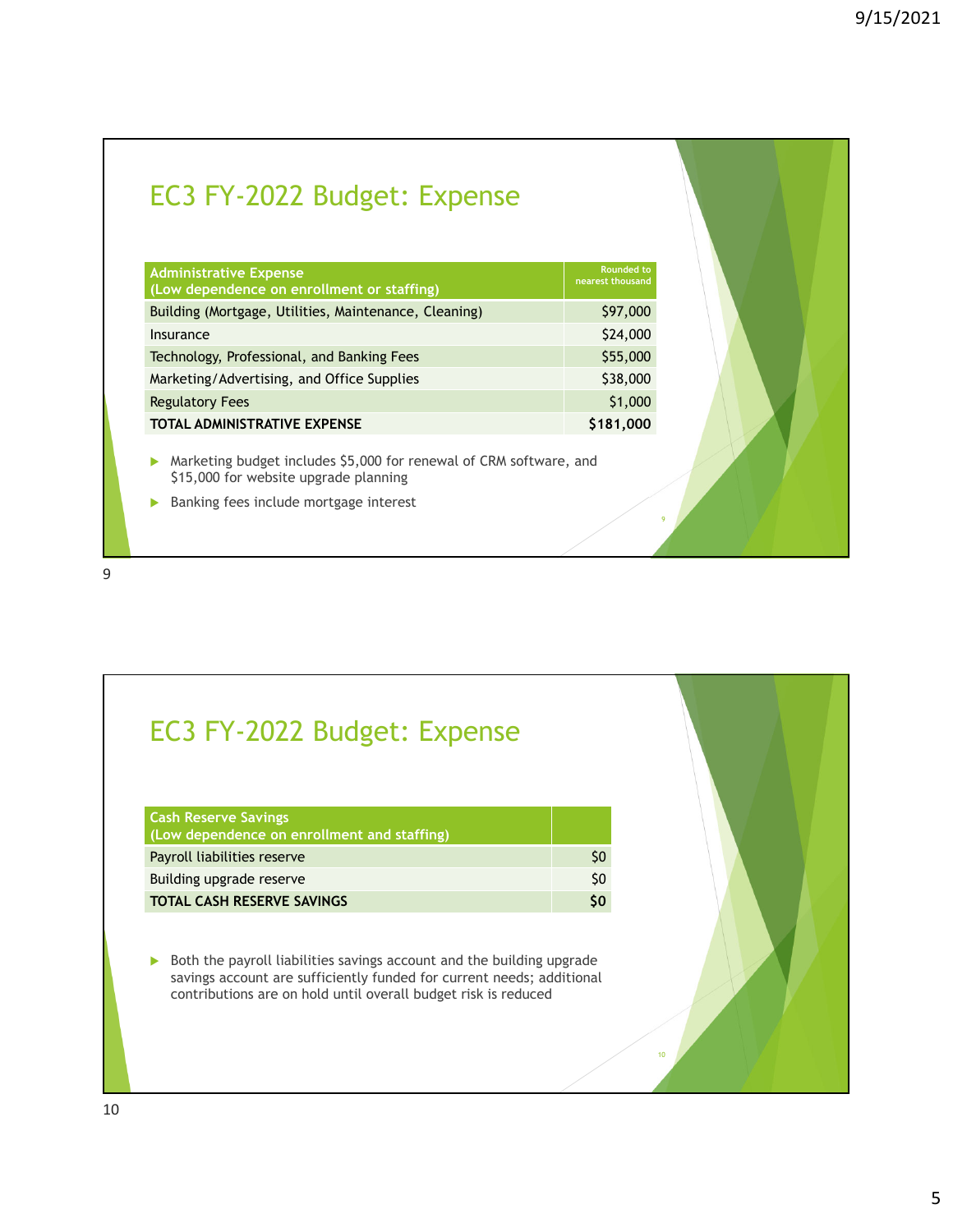| EC3 FY-2022 Budget: Expense |  |  |
|-----------------------------|--|--|
|-----------------------------|--|--|

| <b>Program Expense</b><br>(High dependence on enrollment and staffing) | <b>Rounded to</b><br>nearest thousand |
|------------------------------------------------------------------------|---------------------------------------|
| Program equipment, supplies, and activities                            | \$42,000                              |
| Program food                                                           | \$49,000                              |
| <b>TOTAL PROGRAM EXPENSE</b>                                           | \$91,000                              |

11

12

11

## EC3 FY-2022 Budget: Expense

| <b>Employee Expense</b><br>(Largely dependent on enrollment and staffing) | <b>Rounded to nearest</b><br>thousand |
|---------------------------------------------------------------------------|---------------------------------------|
| Teaching/classroom staff wages                                            | \$963,000                             |
| Administrative/custodial staff wages                                      | \$260,000                             |
| Payroll taxes/expenses                                                    | \$137,000                             |
| <b>Benefits</b>                                                           | \$133,000                             |
| Staff development & training                                              | \$10,000                              |
| Staff recruitment                                                         | \$2,000                               |
| <b>TOTAL EMPLOYEE EXPENSE</b>                                             | \$1,506,000                           |

▶ Wage expenses are projected to be 18% higher than the current year, due to the overhaul in EC3's wage/salary schedule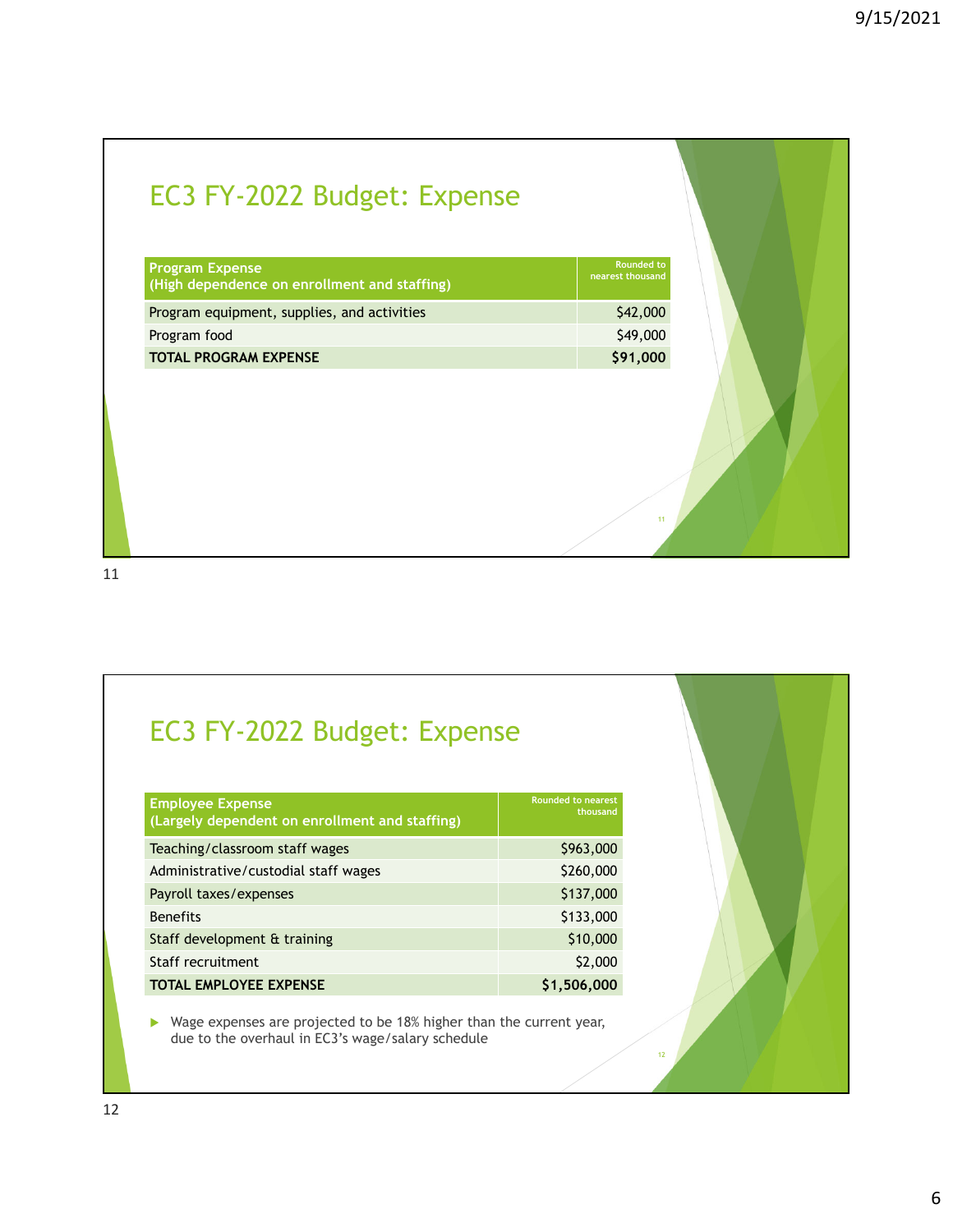

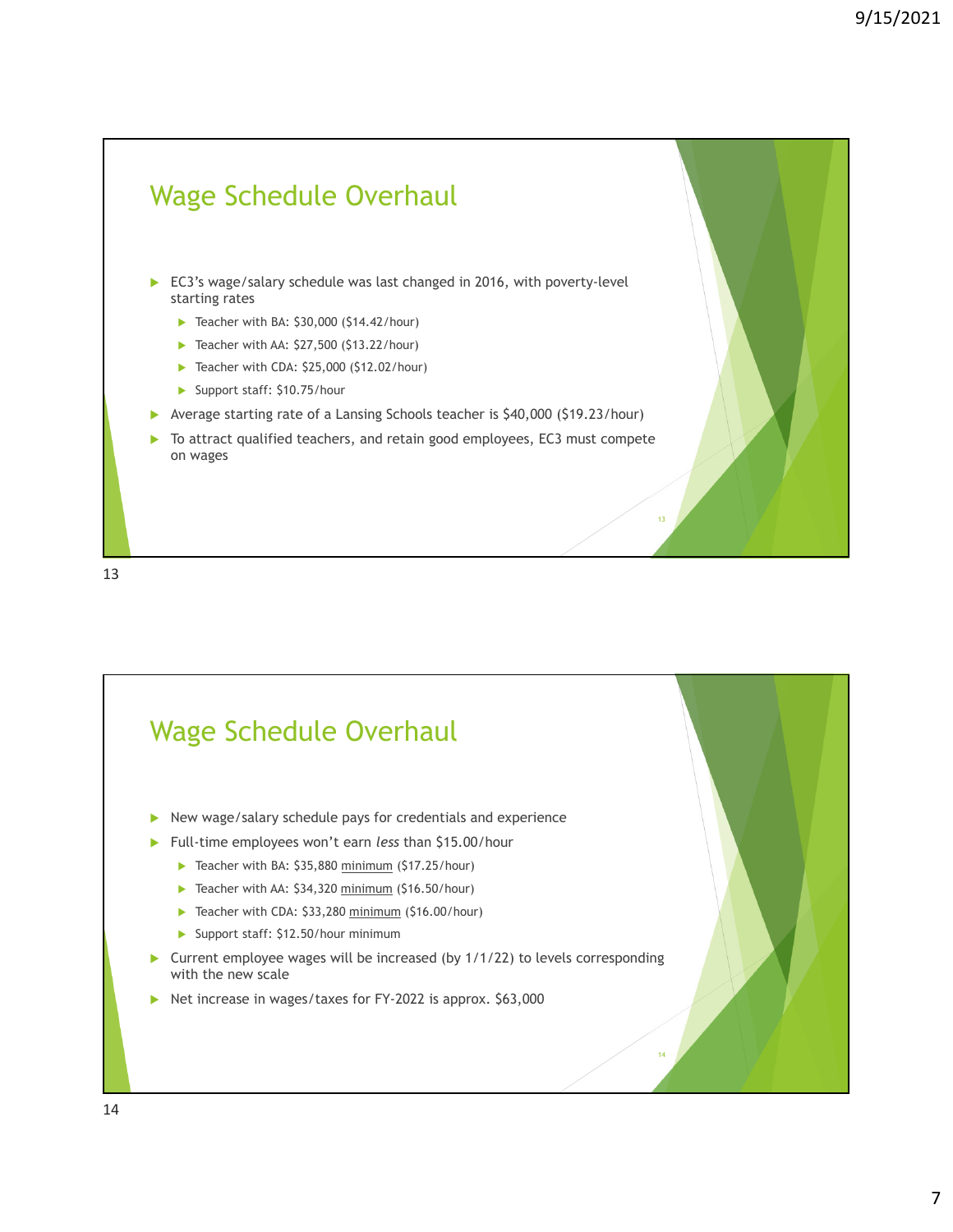

## Process for Constructing the Budget: Revenue

- ▶ Enrollment estimate—how many children do we reasonably expect to serve in the coming year? *(Note: we use estimates that are a percentage of our total capacity, which helps account for lapses between enrollments and unfilled slots during the year.)*
- ▶ Credits estimate—how much revenue will we forego to honor certain policies or incentivize enrollment? (e.g., employee tuition discount)
- ▶ Non-tuition revenue estimates-government reimbursements, private donations, and grants from many sources

16

Tuition rates are established to reach the target equilibrium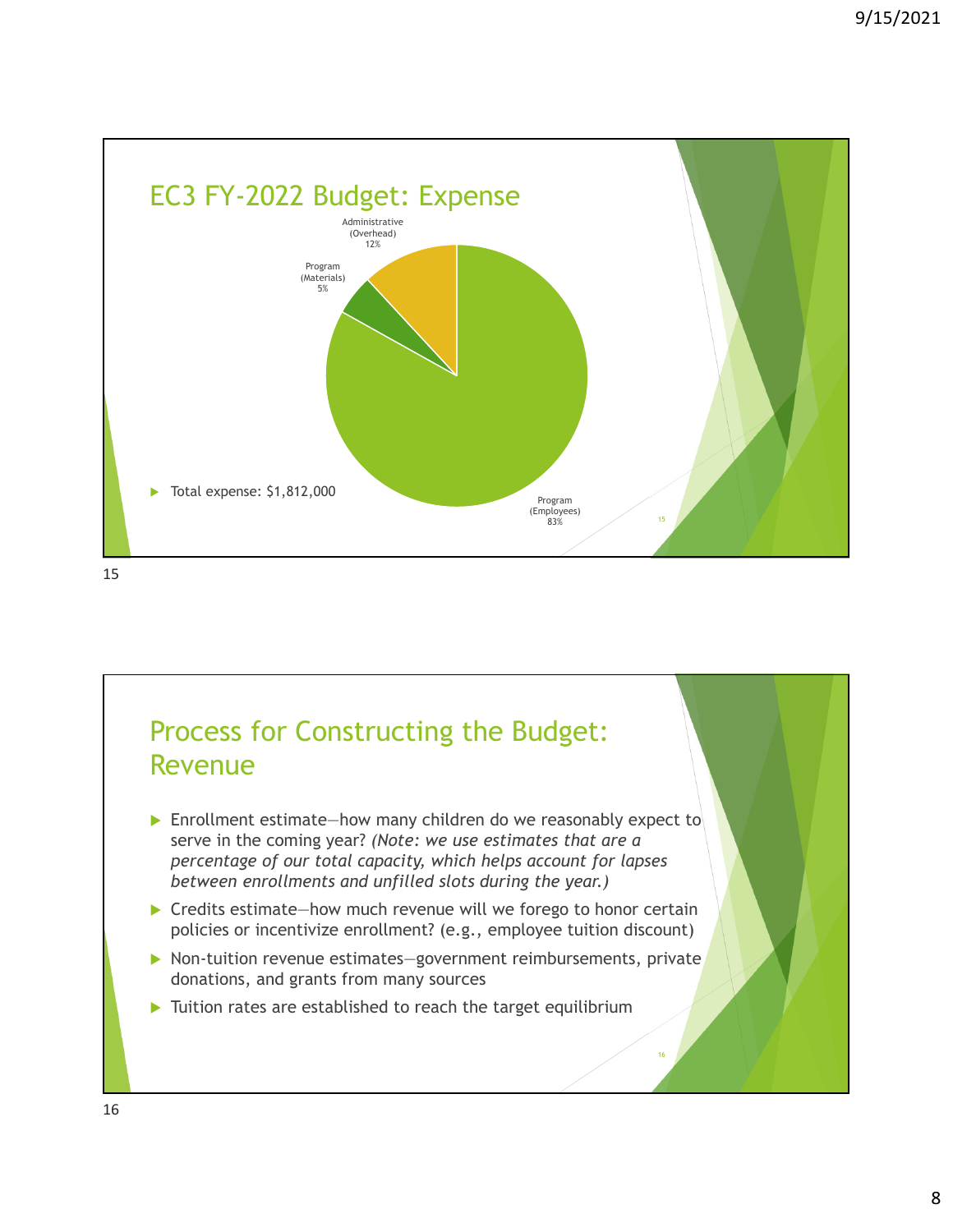#### EC3 FY-2022 Budget: Non-Tuition Revenue

| <b>Non-Tuition Revenue</b>       | <b>Rounded to</b><br>nearest thousand |
|----------------------------------|---------------------------------------|
| Grants                           | \$300,000                             |
| Fundraising                      | \$25,000                              |
| <b>Donations</b>                 | \$25,000                              |
| Fees and Interest                | \$17,000                              |
| Food Program Reimbursement       | \$16,000                              |
| Service Contribution Residual    | \$18,000                              |
| <b>TOTAL NON-TUITION REVENUE</b> | \$401,000                             |

Significant grant funding is assured from the federal American Rescue Plan Act, but the Michigan legislature has not authorized it yet

- ▶ CARES Act: MDE had \$200M to spend, EC3 received \$91,200
- ARPA: MDE has \$700M to spend, which is 3.5x and much

### EC3 FY-2022 Budget: Tuition Revenue

| <b>Tuition Revenue</b>           | <b>Current</b> | New  <br>Weekly Rate   Weekly Rate   Daily Rate   Daily Rate   Annual Rev. | <b>Current</b> | <b>New</b> | Projected   |
|----------------------------------|----------------|----------------------------------------------------------------------------|----------------|------------|-------------|
| <b>Infants</b>                   | \$287          | \$308                                                                      | n/a            | n/a        | \$218,000   |
| <b>Toddlers</b>                  | \$287          | \$308                                                                      | \$66           | \$70       | \$653,000   |
| <b>Preschoolers</b>              | \$245          | \$265                                                                      | \$56           | \$61       | \$562,000   |
| Summer Camp                      | \$200          | \$220                                                                      | \$40           | \$44       | \$30,000    |
| Employee Tuition Discount (est.) |                |                                                                            |                |            | \$(35,000)  |
| TOTAL TUITION REVENUE            |                |                                                                            |                |            | \$1,428,000 |

Pre-pandemic tuition rates:

Infants/toddlers: \$297

Preschool: \$253

Tuition increase goes into effect starting the week of 10/4/21; billing statements will change  $9/20/21$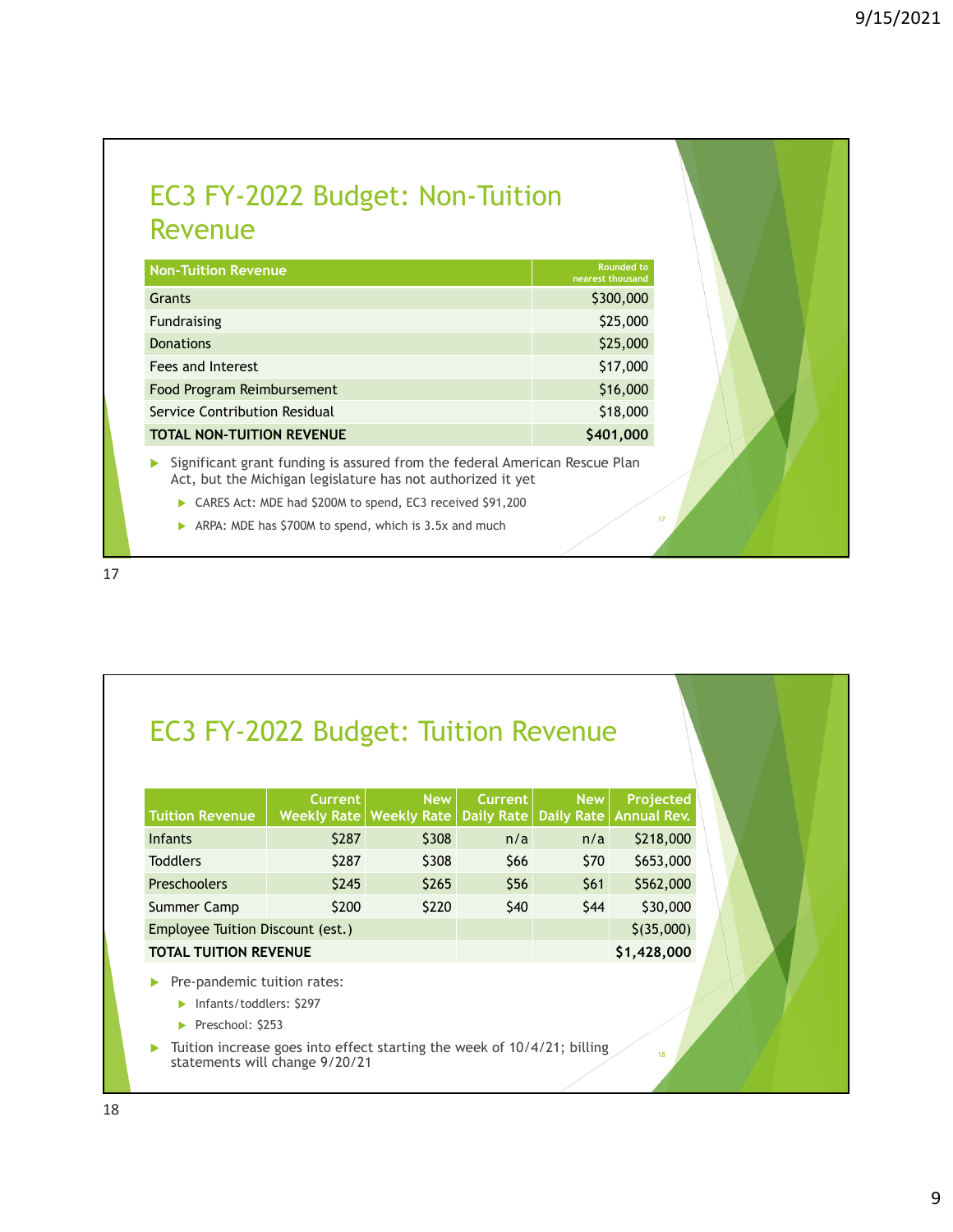

| EC3 FY-2022 Budget       |             |
|--------------------------|-------------|
| <b>Budget Overview</b>   |             |
| <b>Operating Revenue</b> | \$1,830,000 |
| <b>Operating Expense</b> | \$1,819,000 |
| <b>NET REVENUE</b>       | \$11,000    |
|                          | 20          |